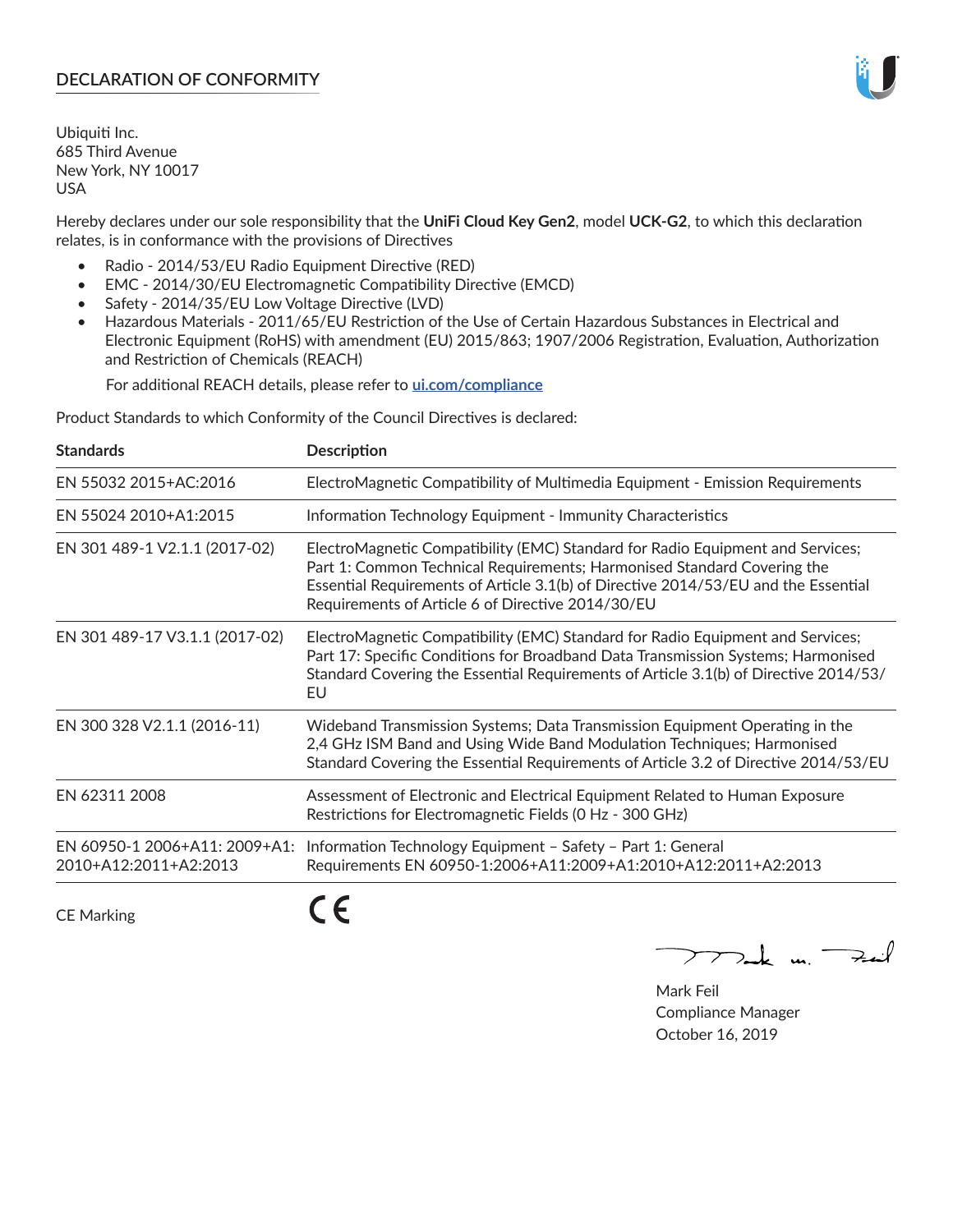# **DECLARATION OF CONFORMITY**



# **български** [Bulgarian]

С настоящото Ubiquiti декларира, че това устройство UCK-G2 е в съответствие със съществените изисквания и други приложими разпоредби на Директиви 2014/53/EC, 2014/30/ЕС, 2014/35/ЕС.

## **Hrvatski** [Croatian]

Ubiquiti ovim putem izjavljuje da je ovaj uređaj UCK-G2 sukladan osnovnim zahtjevima i ostalim bitnim odredbama Direktiva 2014/53/EU, 2014/30/EU, 2014/35/EU.

# **Čeština** [Czech]

Ubiquiti tímto prohlašuje, že toto UCK-G2 zařízení, je ve shodě se základními požadavky a dalšími příslušnými ustanoveními směrnic 2014/53/EU, 2014/30/EU, 2014/35/EU.

# **Dansk** [Danish]

Hermed, Ubiquiti, erklærer at denne UCK-G2 enhed, er i overensstemmelse med de væsentlige krav og øvrige relevante krav i direktiver 2014/53/EU, 2014/30/EU, 2014/35/EU.

# **Nederlands** [Dutch]

Hierbij verklaart Ubiquiti, dat deze UCK-G2 apparaat, in overeenstemming is met de essentiële eisen en de andere relevante bepalingen van richtlijnen 2014/53/EU, 2014/30/EU, 2014/35/EU.

## **English**

Hereby, Ubiquiti, declares that this UCK-G2 device, is in compliance with the essential requirements and other relevant provisions of Directives 2014/53/EU, 2014/30/EU, 2014/35/EU.

# **Eesti keel** [Estonian]

Käesolevaga Ubiquiti kinnitab, et antud UCK-G2 seade, on vastavus olulistele nõuetele ja teistele asjakohastele sätetele direktiivide 2014/53/EL, 2014/30/EL, 2014/35/EL.

## **Suomi** [Finnish]

Täten Ubiquiti vakuuttaa, että tämä UCK-G2 laite, on yhdenmukainen olennaisten vaatimusten ja muiden sitä koskevien direktiivien 2014/53/EU, 2014/30/EU, 2014/35/EU.

# **Français** [French]

Par la présente Ubiquiti déclare que l'appareil UCK-G2, est conforme aux exigences essentielles et aux autres dispositions pertinentes des directives 2014/53/UE, 2014/30/UE, 2014/35/UE.

## **Deutsch** [German]

Hiermit erklärt Ubiquiti, dass sich dieses UCK-G2 Gerät, in Übereinstimmung mit den grundlegenden Anforderungen und den anderen relevanten Vorschriften der Richtlinien 2014/53/EU, 2014/30/EU, 2014/35/EU befindet.

## **Ελληνικά** [Greek]

Δια του παρόντος, Ubiquiti, δηλώνει ότι αυτή η συσκευή UCK-G2, είναι σε συμμόρφωση με τις βασικές απαιτήσεις και τις λοιπές σχετικές διατάξεις των οδηγιών 2014/53/EE, 2014/30/EE, 2014/35/EE.

## **Magyar** [Hungarian]

Ezennel Ubiquiti kijelenti, hogy ez a UCK-G2 készülék megfelel az alapvető követelményeknek és más vonatkozó 2014/53/ EU, 2014/30/EU, 2014/35/EU irányelvek rendelkezéseit.

## **Íslenska** [Icelandic]

Hér, Ubiquiti, því yfir að þetta UCK-G2 tæki er í samræmi við grunnkröfur og önnur viðeigandi ákvæði tilskipana 2014/53/ ESB, 2014/30/ESB, 2014/35/ESB.

## **Italiano** [Italian]

Con la presente, Ubiquiti, dichiara che questo dispositivo UCK-G2, è conforme ai requisiti essenziali ed alle altre disposizioni pertinenti delle direttive 2014/53/UE, 2014/30/UE, 2014/35/UE.